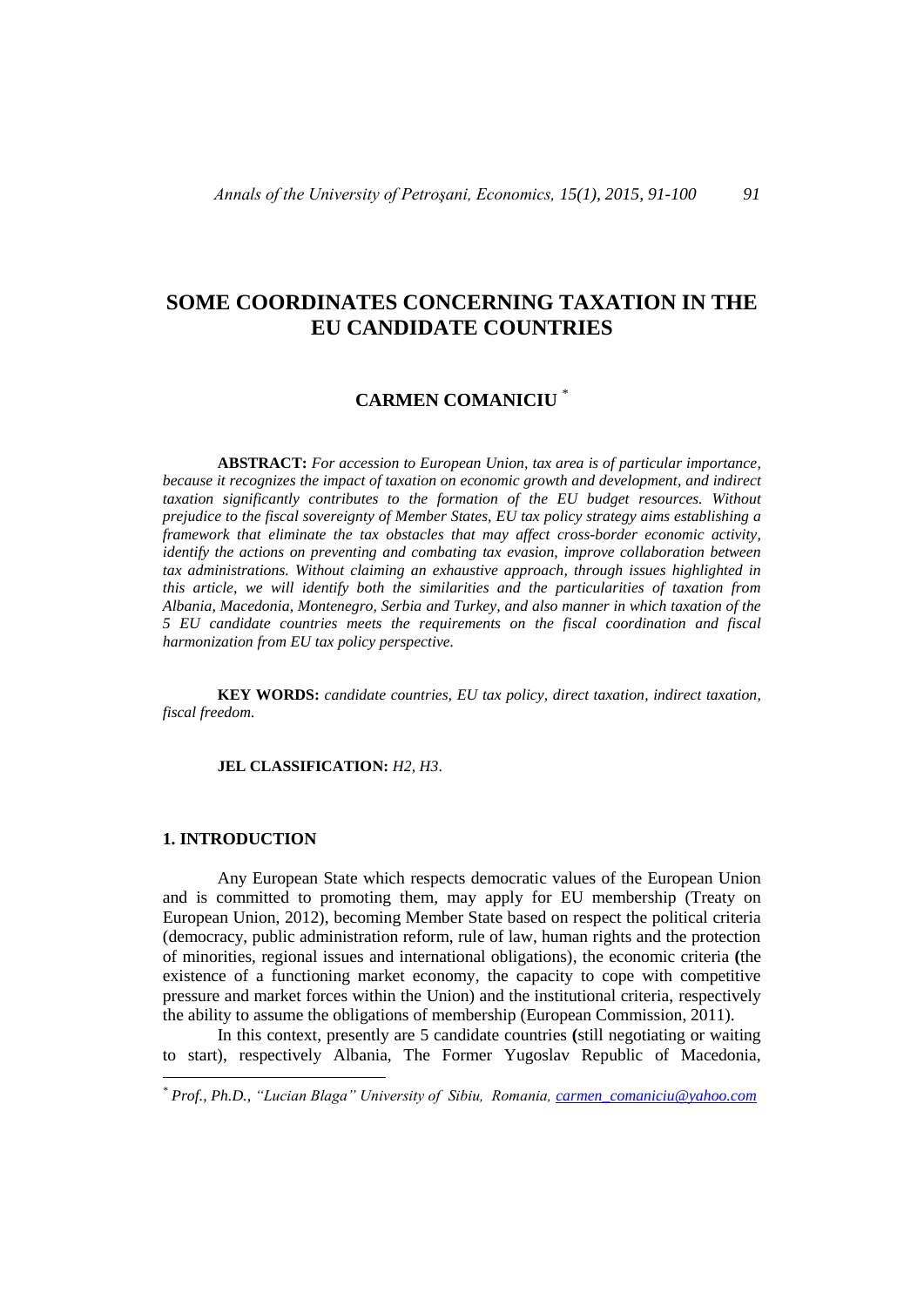Montenegro, Serbia and Turkey, and 2 potential candidates (they were promised the prospect of joining when they are ready), respectively Bosnia and Herzegovina and Kosovo (European Commission, 2015a).

Whereas taxation is one of the 33 negotiating chapters, through this article we will present the general coordinates for taxation from EU candidate countries, in order to highlight how the issues of tax harmonization and tax coordination in terms of EU tax policy are found in these countries.

### **2. DIRECT TAXATION IN EU CANDIDATE COUNTRIES**

As the oldest form of taxation, direct taxation is often found in studies and research, and regardless of the subject under analysis (corporate taxation or personal income taxation) is emphasized the relationship between direct taxation and economic growth **(**Macek, 2015). Although it is not easy to achieve the optimum in direct taxation, public policy makers in each country must consider: the impact of direct taxation on capital accumulation and investment (Kersan-Škabić, 2015); the direct link between quality in research and development and corporate taxes (Ernst, Richter și Riedel, 2014); providing horizontal and vertical equity according to the tax base and tax form (Gordon and Kopczuk, 2014); the behavior of taxpayer towards the taxation regime (Hennighausen and Heinemann, 2014).

From the perspective of direct taxation, EU fiscal policy is based on the fiscal coordination, the acquis referring to aspects of taxing income from savings of individuals and of corporate taxes, being offered directions and actions for preventing and combating tax evasion, based on the principles of the Code of Conduct for Business Taxation (European Commission, 2015b).

As shown in Fig. no. 1, the evolution of top marginal corporate tax rate in EU candidate countries during the period 2006-2015 did not have the same trend as EU 28 average, which decreased by 2.68 percentage points in 2015 compared to 2006. Except Turkey, where top marginal corporate tax rate in 2015 is close to EU 28 average, the other countries have a reduced rate of taxation, respectively 15% in Albania and Serbia, 10% in Macedonia and 9% in Montenegro (KPMG, 2015a).

In Albania, resident companies and authorized individuals are subject to taxation according to the annual turnover. So, applies simplified corporation tax for small businesses, in cases where the annual turnover does not exceed ALL 8,000,000 (EUR 57,000), respectively a tax rate of ALL 25,000 for an annual turnover of up to ALL 2,000,000 and a tax rate of 7.5% (but not less than ALL 25,000) for an annual turnover of between ALL 2,000,001 and ALL 8,000,000. The standard rate of corporation tax of 15% applies to resident companies and authorized individuals which records an annual turnover of more than ALL 8,000,000 (Eurofast, 2015a).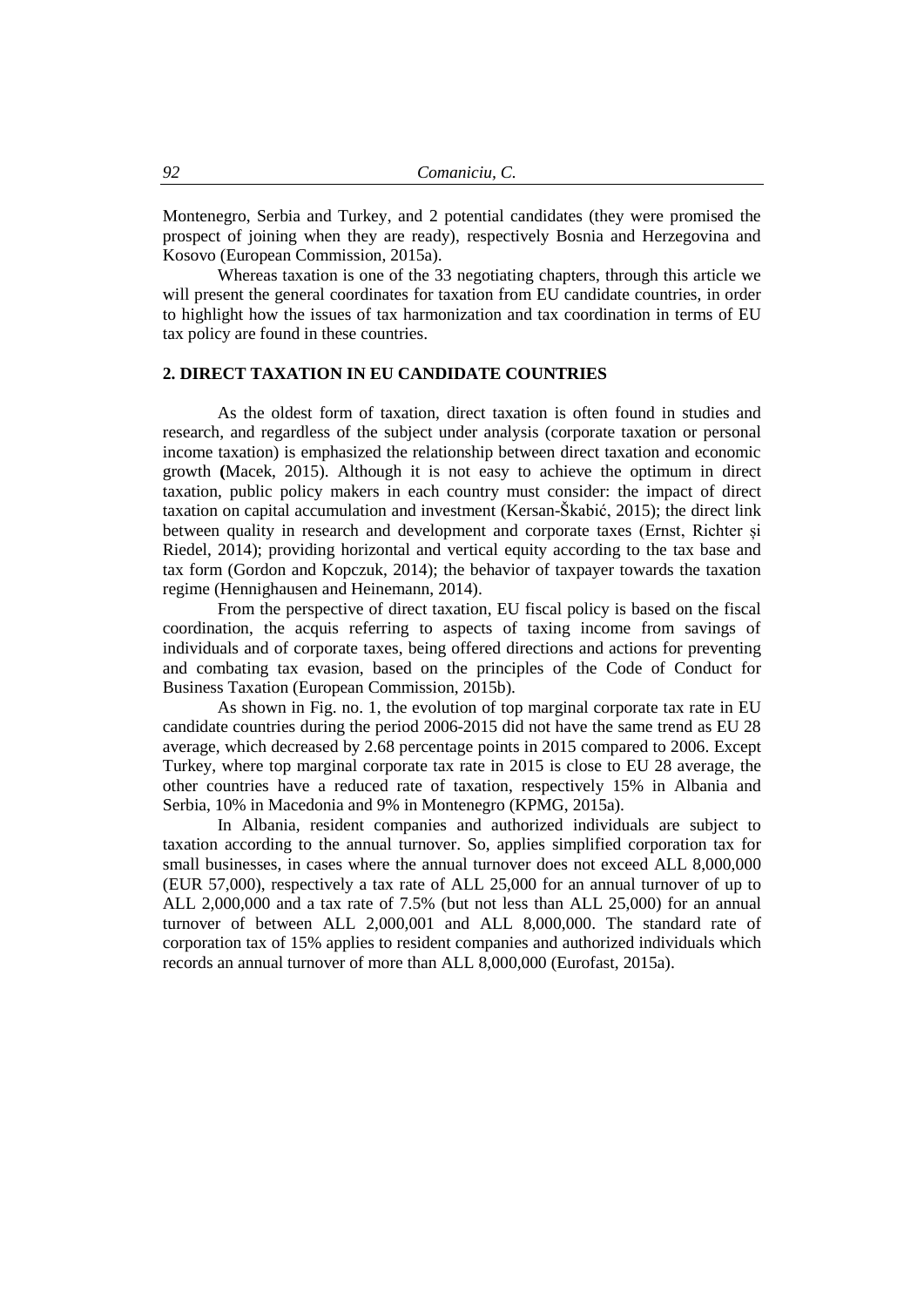

*Source: processing author based on data from KPMG*

### **Figure 1. Top marginal corporate tax rate in EU candidate countries**

The fiscal measures taken by Macedonia for economic growth are found at the level of company tax. Thus, alongside a lower corporate tax rate of 10%, for attracting investors and reducing unemployment, Macedonia offers companies a number of fiscal incentives such as: exemption from profit tax for a period of ten years of entities operating in technological industrial development zone; reducing the tax base of the profit tax in the case of reinvestment of profits in real estate, installations and equipment, software and patents, on condition that these assets may not be disposed for a period of five years; reducing the tax base of the profit tax with the cost of acquisition for up to ten electronic cash registers (KPMG, 2015d).

Tax incentives for companies are also found in Serbia, where the exemption from profit tax for a period of ten years is granted to companies that invest more than 1 billion RSD (about 10 million EUR) and create over 200 jobs, while fiscal losses are carried forward for five years (KPMG, 2015e).

Even if Turkey practice the highest corporate tax rate (20%) among the EU candidate countries, annual programs and development strategy are focused on encouraging direct investment, being offered fiscal incentives grouped into three categories, namely fiscal incentives for investment, fiscal incentives for export and other fiscal incentives. So, profit tax exemption for entities that operates in the zones of technological development shall be granted until 31 December 2023 and R&D expenses are fully deductible at calculating the profit tax by the end of 2023 (Deloitte, 2014).

The diversity of incomes obtained by individuals (Fujiwara, Souma, Aoyama, Kaizoji and Aoki, 2003), the structure of individual taxpayers and their behavior towards taxes (Christians, 2014), advantages and disadvantages of the flat taxation and the progressive taxation (Candamio and Rodríguez, 2014) ... these are just some of the issues which must be taken into account for a corresponding personal income taxation.

In terms of personal income taxation, in the period 2006-1015, as shown in Tab. no. 1, in Serbia, Montenegro and Turkey was maintained the personal income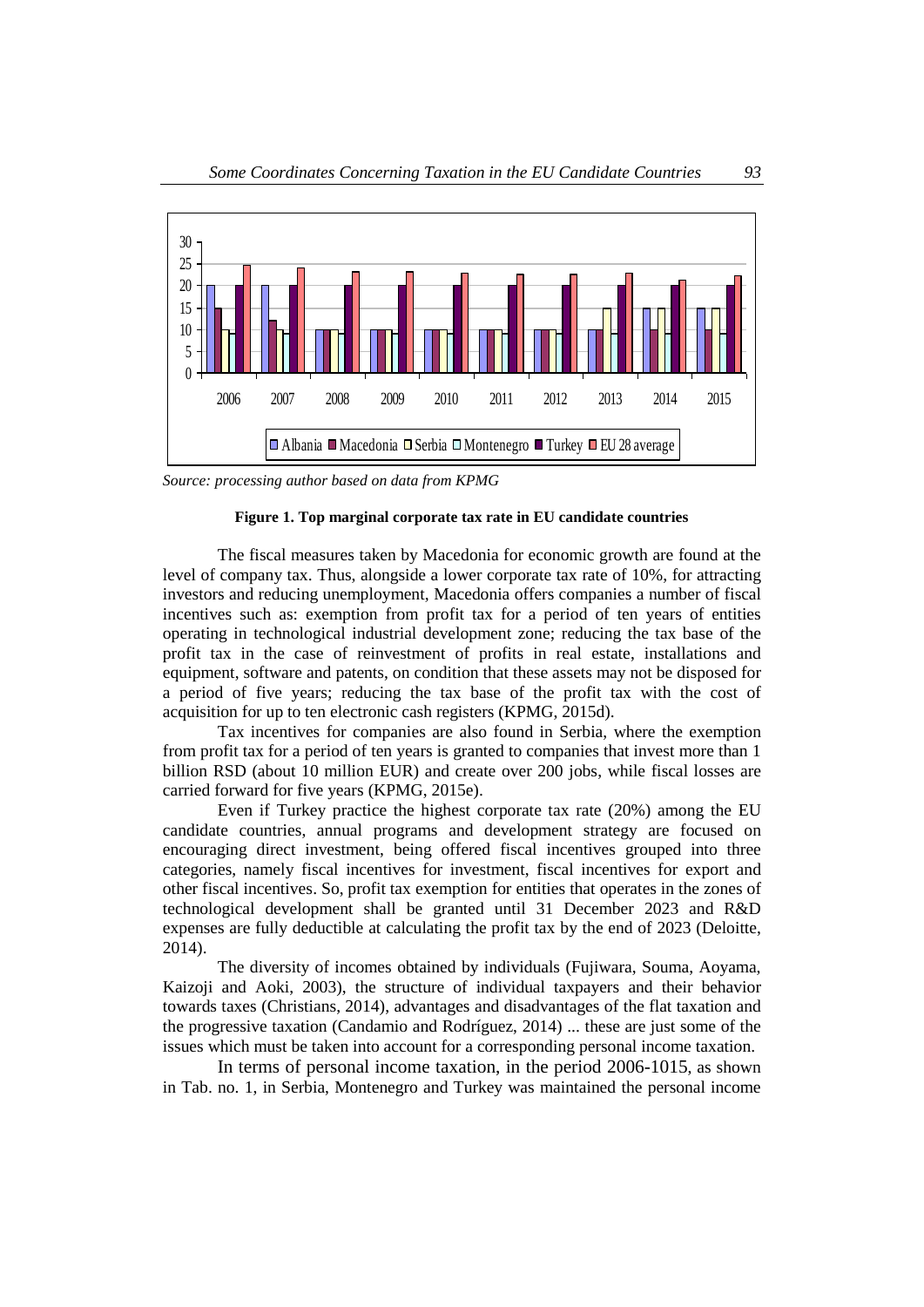| 94 | Comaniciu, C. |  |
|----|---------------|--|
|----|---------------|--|

tax regime, Macedonia has introduced a flat tax since 2007, while Albania has reintroduced progressive system since 2014.

The evolution of top marginal personal income tax rate in the EU candidate countries in comparison with the evolution of the EU 28 average is similar, so in 2015 Turkey reaching a level close to the EU 28 average (respectively 35%), while Montenegro with a rate of 9% practice the lowest level of taxation (KPMG, 2005d).

| EU<br>candidate<br>countries | 2006 | 2007  | 2008  | 2009             | 2010 | 2011  | 2012  | 2013  | 2014  | 2015  |
|------------------------------|------|-------|-------|------------------|------|-------|-------|-------|-------|-------|
| ALB                          | 20   | 25    | 10    | 10               | 10   | 10    | 10    | 10    | 23    | 23    |
| <b>MKD</b>                   | 24   | 12    | 10    | 10               | 10   | 10    | 10    | 10    | 10    | 10    |
| <b>MNE</b>                   | 9    | 9     | 9     | 9                | 9    | 9     | 9     | 9     | 9     | 9     |
| <b>SRB</b>                   | 10   | 15    | 15    | 15               | 15   | 15    | 15    | 15    | 15    | 15    |
| <b>TUR</b>                   | 35   | 35    | 35    | 35               | 35   | 35    | 35    | 35    | 35    | 35    |
| <b>EU 28</b><br>average      | 39,9 | 39,32 | 37,56 | 37,03            | 37,3 | 37,09 | 37,46 | 38,37 | 38,38 | 37,94 |
| flat rate                    |      |       |       | progressive rate |      |       |       |       |       |       |

**Table 1. Top marginal personal income tax rate in EU candidate countries (%)**

*Source: processing author based on data from KPMG*

For 2015, with the exception of Macedonia (who practice for personal income taxation the flat tax of 10% from 1 January 2008) and Montenegro (who practice for personal income taxation the flat tax of 9%), other EU candidate countries practice progressive system for personal income tax. In Albania, progressive tax system is used to incomes from salaries and assimilated to salaries, with three tax rates (o%, 13% and 23%), while for the other categories of income is used flat tax rate of 15%. Exemption of personal income tax it applies for taxable income from salaries or other compensation arising from employment agreements of up to ALL 30,000 (approx. 217 EUR), while maximum tax rate it applies for taxable income exceeding ALL 130,000 (Eurofast, 2015a). Serbia uses the progressive tax system, with three tranches of income and three tax rates of 0%, 10% and 15%, according to the average gross annual salary, which for 2014 was determined at RSD 737,112 (approx. 6,100 EUR). Thus, it is tax exempt the annual income of up to 3 average gross annual salaries, and is taxed at the maximum rate tax the annual income of more than six average gross annual salaries (Eurofast, 2015b). In Turkey, the progressive tax system uses four tranches of income with four tax rates of 15%, 20%, 27% and 35%, the minimum rate being applied to taxable income up to TRY 12,000 (approx. 3,928 EUR) and the maximum rate for taxable income over TRY 106, 000 (PwC, 2015).

Taking into account that the European Union does not impose specific rules for corporate tax and personal income tax, it is noted that the EU candidate countries apply different tax systems, depending on the specifics of each country and based mainly on fiscal relaxation.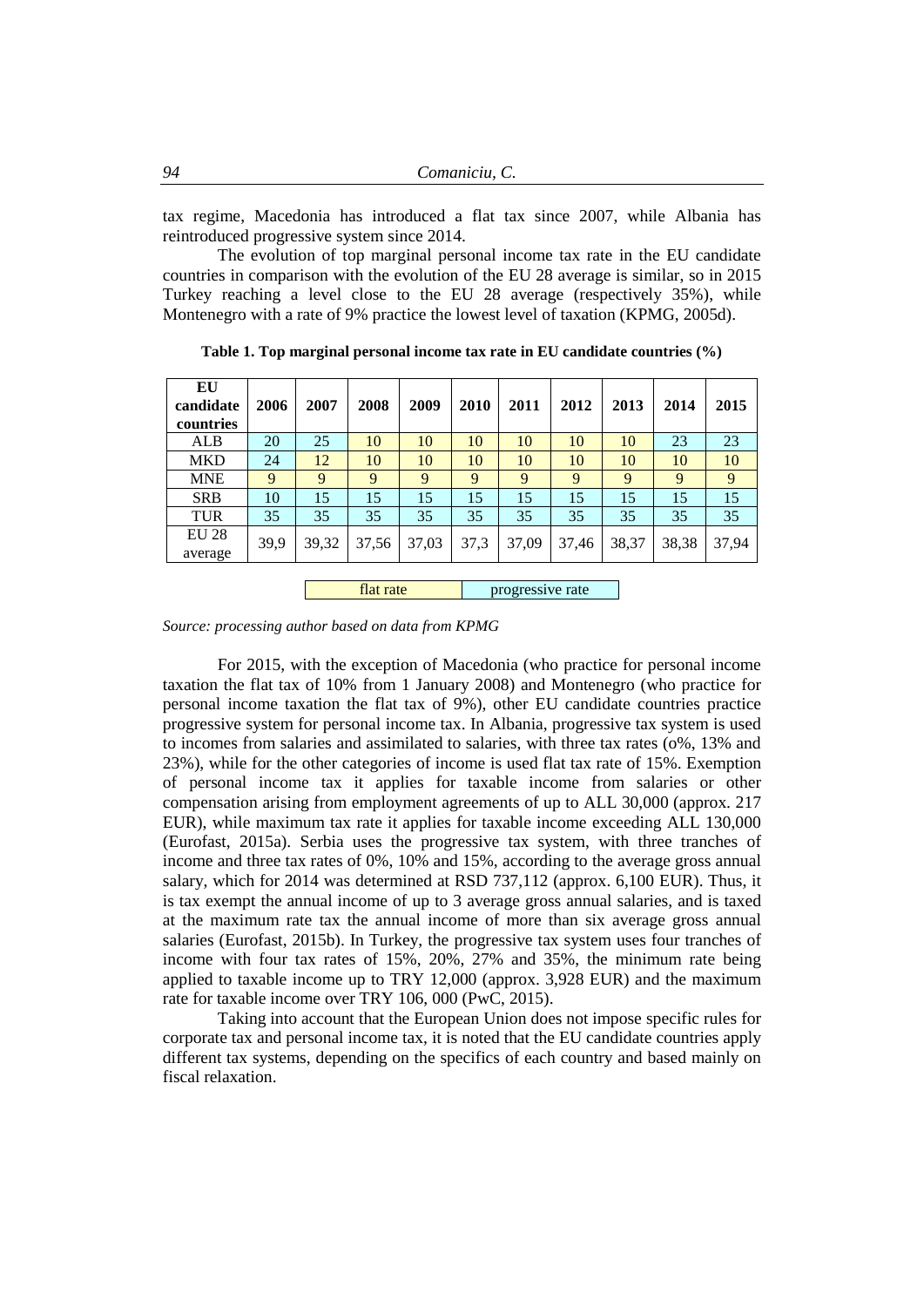## **3. INDIRECT TAXATION IN EU CANDIDATE COUNTRIES**

Indirect taxation is subject to fiscal harmonization from the EU fiscal policy perspective. In this respect, the EU legislation establishes clear and precise rules to be applied by all Member States for the value added tax and excise duties.

The main piece of EU legislation for the value added tax is Directive 112/2006, by which are established regulations concerning [VAT rates,](http://ec.europa.eu/taxation_customs/taxation/vat/topics/rates_en.htm) [VAT](http://ec.europa.eu/taxation_customs/taxation/vat/topics/exemptions/index_en.htm)  [exemptions,](http://ec.europa.eu/taxation_customs/taxation/vat/topics/exemptions/index_en.htm) [invoicing,](http://ec.europa.eu/taxation_customs/taxation/vat/topics/invoicing_en.htm) [taxable persons,](http://ec.europa.eu/taxation_customs/taxation/vat/topics/taxable_persons_en.htm) [chargeable event,](http://ec.europa.eu/taxation_customs/taxation/vat/topics/chargeable_en.htm) [deductions,](http://ec.europa.eu/taxation_customs/taxation/vat/topics/deductions_en.htm) [VAT return,](http://ec.europa.eu/taxation_customs/taxation/vat/topics/returns_en.htm) [where to tax,](http://ec.europa.eu/taxation_customs/taxation/vat/how_vat_works/vat_on_services/index_en.htm) [VAT refunds,](http://ec.europa.eu/taxation_customs/taxation/vat/topics/refund_en.htm) [territorial scope,](http://ec.europa.eu/taxation_customs/taxation/vat/topics/territorial_scope_en.htm) [taxable transactions,](http://ec.europa.eu/taxation_customs/taxation/vat/topics/transactions_en.htm) [persons liable for](http://ec.europa.eu/taxation_customs/taxation/vat/topics/person_liable_to_tax_en.htm)  [VAT payment,](http://ec.europa.eu/taxation_customs/taxation/vat/topics/person_liable_to_tax_en.htm) [taxable amount,](http://ec.europa.eu/taxation_customs/taxation/vat/topics/taxable_amount_en.htm) [special schemes,](http://ec.europa.eu/taxation_customs/taxation/vat/topics/special_schemes_en.htm) [VIES System](http://ec.europa.eu/taxation_customs/taxation/vat/traders/vat_number/index_en.htm) and [VAT Identification](http://ec.europa.eu/taxation_customs/taxation/vat/topics/vat_id_numbers_en.htm)  [numbers.](http://ec.europa.eu/taxation_customs/taxation/vat/topics/vat_id_numbers_en.htm) The two basic rules for the VAT tax rates refer to the standard rate for all goods and services, respectively minimum 15%, and reduced rates (one or two) that can be applied only to products and services from the VAT directives, which can not be less than 5% (Directive EC, 2006).

As shown in Fig. no. 2, the EU candidate countries practice a standard VAT rate in accordance with the level imposed by the EU, the countries that proceeded to increase the standard rate in 2006-2015 were Montenegro and Serbia (KPMG, 2015e).



*Source: processing author based on data from KPMG*

### **Figure 2. Standard VAT rate in the EU candidate countries (%)**

In all five EU candidate countries, alongside the standard VAT rate are applied reduced VAT rates, but there are significant differences regarding the categories of goods and services subject to the reduced rate, namely: Albania practice a reduced VAT rate of 10% for the provision of medicines and medical services (Asllani Ndreka, 2014); Macedonia practice a reduced VAT rate of 5% for food, pharmaceuticals and medical devices, computers, potable water supply, hotel services, etc. (Ernst & Young, 2015); Montenegro practice a reduced VAT rate of 7% for basic foods, medicines for human and veterinary, orthopedic products, schoolbooks, books, newspapers,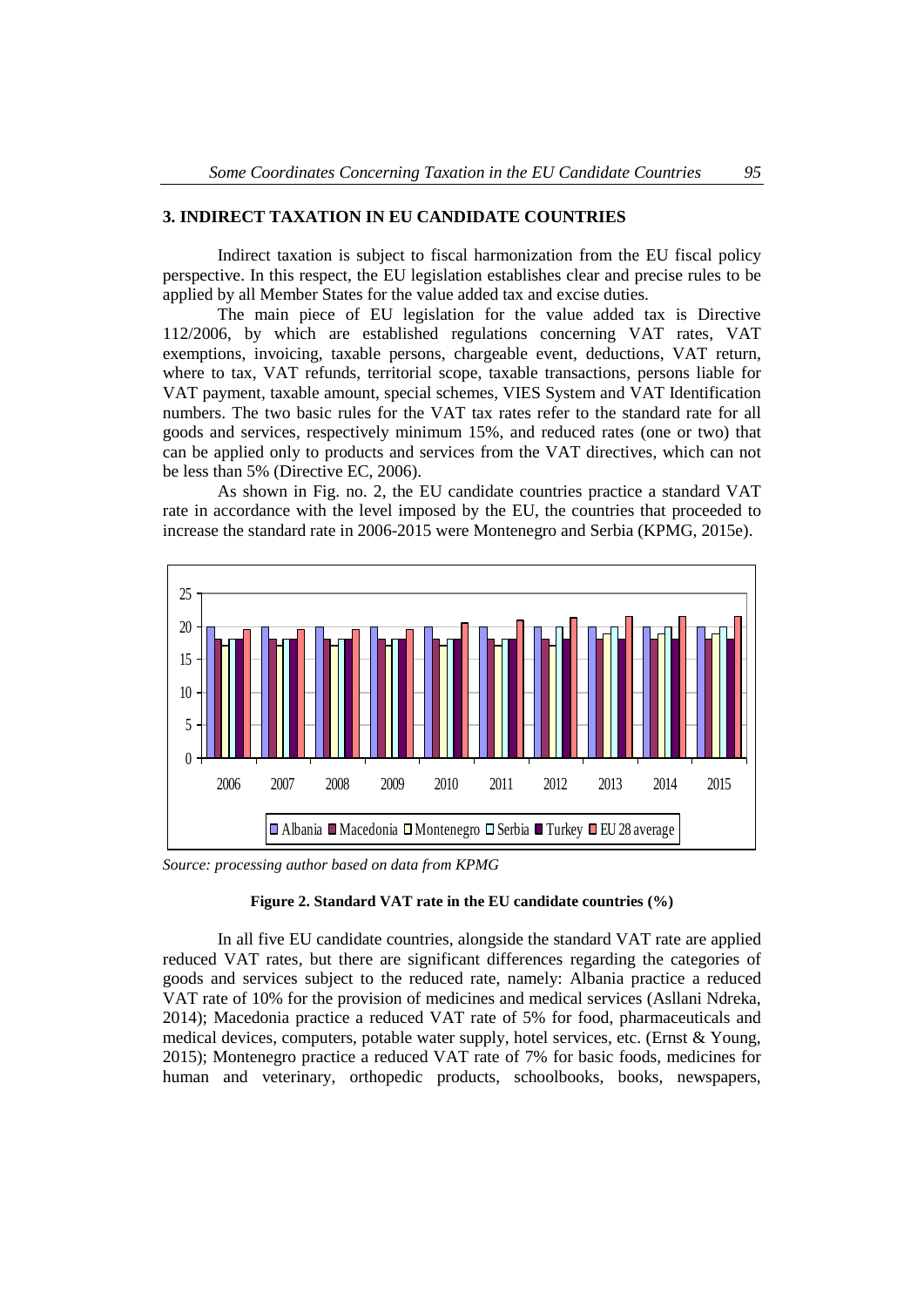periodicals, services in hotels, drinking water supply, public transport, funeral services, animal feeds, fertilizers, seeds, etc. (Worldwide (2015); Serbia practice a reduced VAT rate of 10% for food, fertilizers, pesticides, seedlings, school books, newspapers, periodicals, wood for fuel, natural gas delivered to individual producers, medicines and medical devices, hotel accommodation, etc. (Worldwide, 2015); Turkey practice a reduced VAT rate of 8% for food, medical supplies, books, etc. and a super reduced VAT rate of 1% for agricultural products, newspapers, periodicals, certain residential properties, etc. (Avalara VATlive, 2015).

From the perspective of tax harmonization on excise duties, EU legislation provides clearer rules on: categories of products subject to excise duty and application of these taxes; the minimum level of excise duties on alcohol and alcoholic beverages, tobacco, energy products and electricity; regime of exemptions; production, storage and movement of excise goods (European Commission, 2015c).

Although in some EU candidate countries has been progress on indirect taxation under EU regulations, there are still issues that are not in line with the acquis. Without enumerate all the changes to be made in the tax legislation of the candidate countries, we mention the following: Albania must review the list of products and services exempted from VAT and must align excises to the minimum level required (European Commission, 2015d); in Macedonia, VAT and excise legislation is only partially aligned, for which reason must be made substantial effort to harmonize national legislation with EU provisions (European Commission, 2012); Turkey must proceed to amendments to legislation relating to VAT for exempt transactions, the special schemes and reduced rates regime, and for excise must eliminate the discrepancies to the acquis, especially for cigarettes and energy products (European Commission, 2015e).

## **4. FISCAL FREEDOM AND EASE OF PAYING TAXES ACROSS EU COUNTRIES CANDIDATE**

The share of taxes in GDP, the maximum corporate tax rate and the maximum personal income tax rate are indicators taken into account for determining the fiscal freedom index, a key component of the index of economic freedom (Heritage Foundation, 2015).

Based on the estimations for the tax burden at 2014 (CIA, 2015) in the world rankings which includes 214 jurisdictions, EU candidate countries occupy very different positions, respectively Serbia 47th position and Turkey position 133, as can be seen from Fig. no. 3.

The 2015 fiscal freedom index (calculated based on the top tax rates on individual incomes; the top tax rates on corporate incomes; the overall amount of tax revenue as a percentage of GDP) places Albania, Macedonia, Montenegro and Serbia in the "free" area and Turkey in the "mostly free" area, while the overall index of economic freedom places all four EU candidate countries in the "moderately free" area (Heritage Foundation, 2015), as can be seen from Fig. no. 4.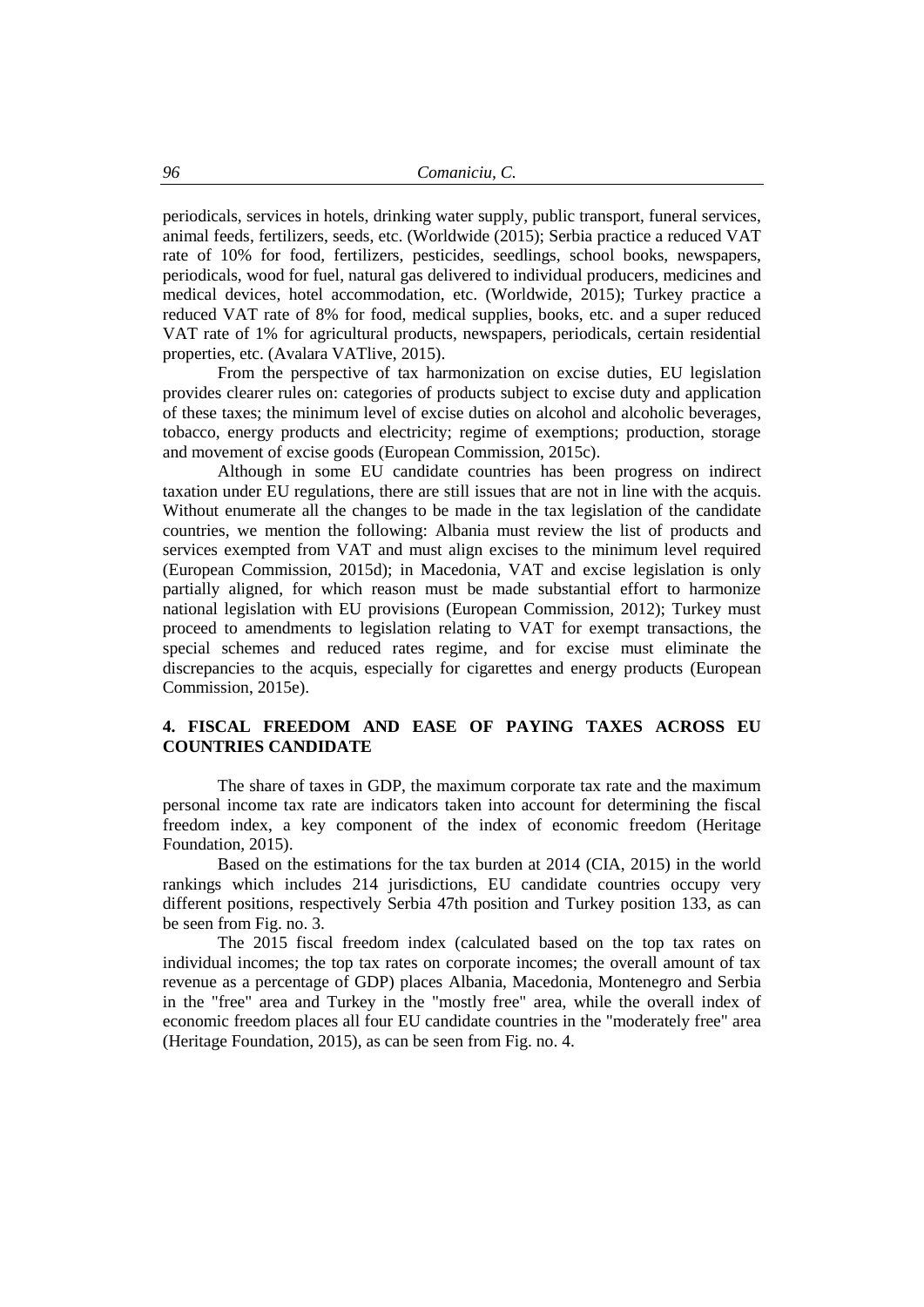

*Source: CIA, The World Factbook, 2015*





*Source: Heritage Foundation, 2015 Index of Economic Freedom*

#### **Figure 4. Index of Economic freedom (overall score) and Fiscal freedom from EU candidate countries in 2015**

To determine the attractiveness of a fiscal system, often is take into consideration the total tax burden, the number of taxes and the time needed for paying taxes, thus identifying the ease for paying taxes (Doing Business, 2015). The concern of the EU candidate countries to reduce the number of taxes and the time required to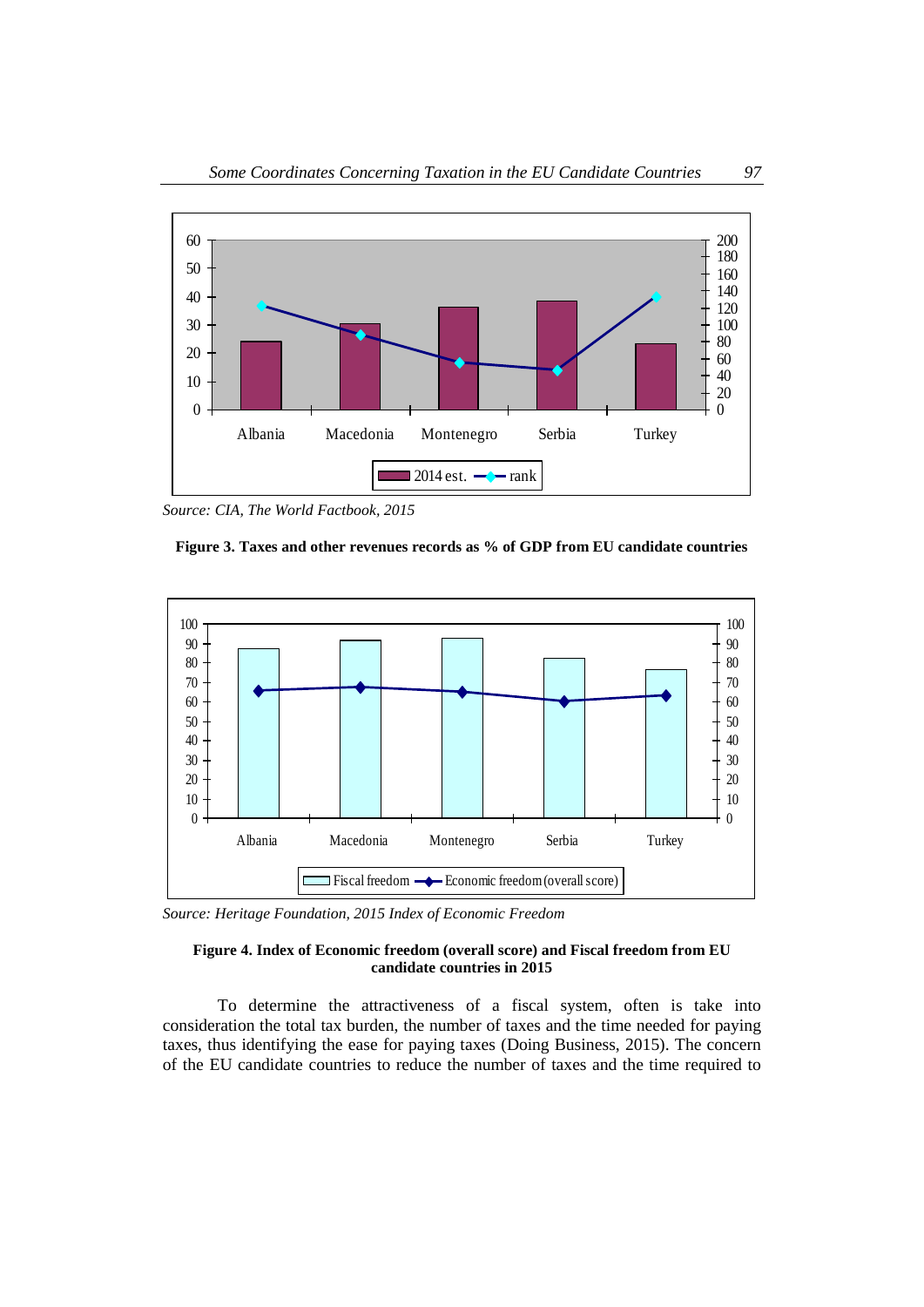pay them is visible through their position in the world rankings on the ease of paying taxes, as seen from Tab. no. 2.

| EU<br><b>Candidate</b><br>countries | 2012<br>(183 economies) | 2013<br>(179 economies) | 2014<br>(189 economies) | 2015<br>(189 economies) |
|-------------------------------------|-------------------------|-------------------------|-------------------------|-------------------------|
| <b>Albania</b>                      | 152                     | 160                     | 146                     | 131                     |
| <b>Macedonia</b>                    | 20                      | 24                      | 26                      |                         |
| Montenegro                          | 114                     | 81                      | 86                      | 98                      |
| <b>Serbia</b>                       | 143                     | 149                     | 161                     | 165                     |
| <b>Turkey</b>                       | 75                      | 80                      |                         | 56                      |

**Table 2. Place occupied by the EU candidate countries in the world ranking concerning the ease of paying taxes**

*Source: Paying taxes 2012-2015*

As can be seen, Macedonia is clear detached from the other EU candidate countries in terms of ease for paying taxes, having regard notably the reduced rate of corporate income tax and personal income tax (10%) and reduced number of taxes (7 respectively). On the opposite side are Serbia, which even if it has a higher tax rate than Turkey, has registered a large number of taxes (67 respectively) and a great time required for payment thereof (279 hours respectively).

### **5. CONCLUSIONS**

The issues presented in this article highlight significant differences concerning the taxation of EU candidate countries. Since taxation is one of the negotiating chapters, the European Commission monitors the progress of each candidate country in terms of harmonizing national tax system with EU requirements. In this regard, according to the latest reports, Albania, Montenegro, Serbia and Turkey are moderately prepared in the taxation field for accession, while Macedonia is limited progress.

We are convinced that the participation of the five candidate countries as an observer to the program Fiscalis 2020 (European Commission (2015f) will significantly lead to improving the functioning of the fiscal systems in these countries, will strengthen the cooperation of these countries with the Member States.

#### **REFERENCES:**

- **[1]. Asllani Ndreka, D.** (2014) *Albania changes the Value Added Tax Legislation*, available online at http://www.eurofast.eu/global/newsm/per-country/
- **[2]. Avalara VATlive** (2015) *Turkey VAT compliance and rates*, available online at http://www.vatlive.com/global-vat-gst/turkey/turkey-vat-compliance-and-rates/
- **[3]. Candamio, L.V.; Rodríguez, J.L.** (2014) *Ability to pay adjusted by the cost of living in the Spanish personal income tax,* in XXI Encuentro Economía Pública, p. 38.
- **[4]. Christians, A.** (2014) *Avoidance, Evasion, and Taxpayer Morality*, Wash. UJL & Pol'y, *44*, pp. 39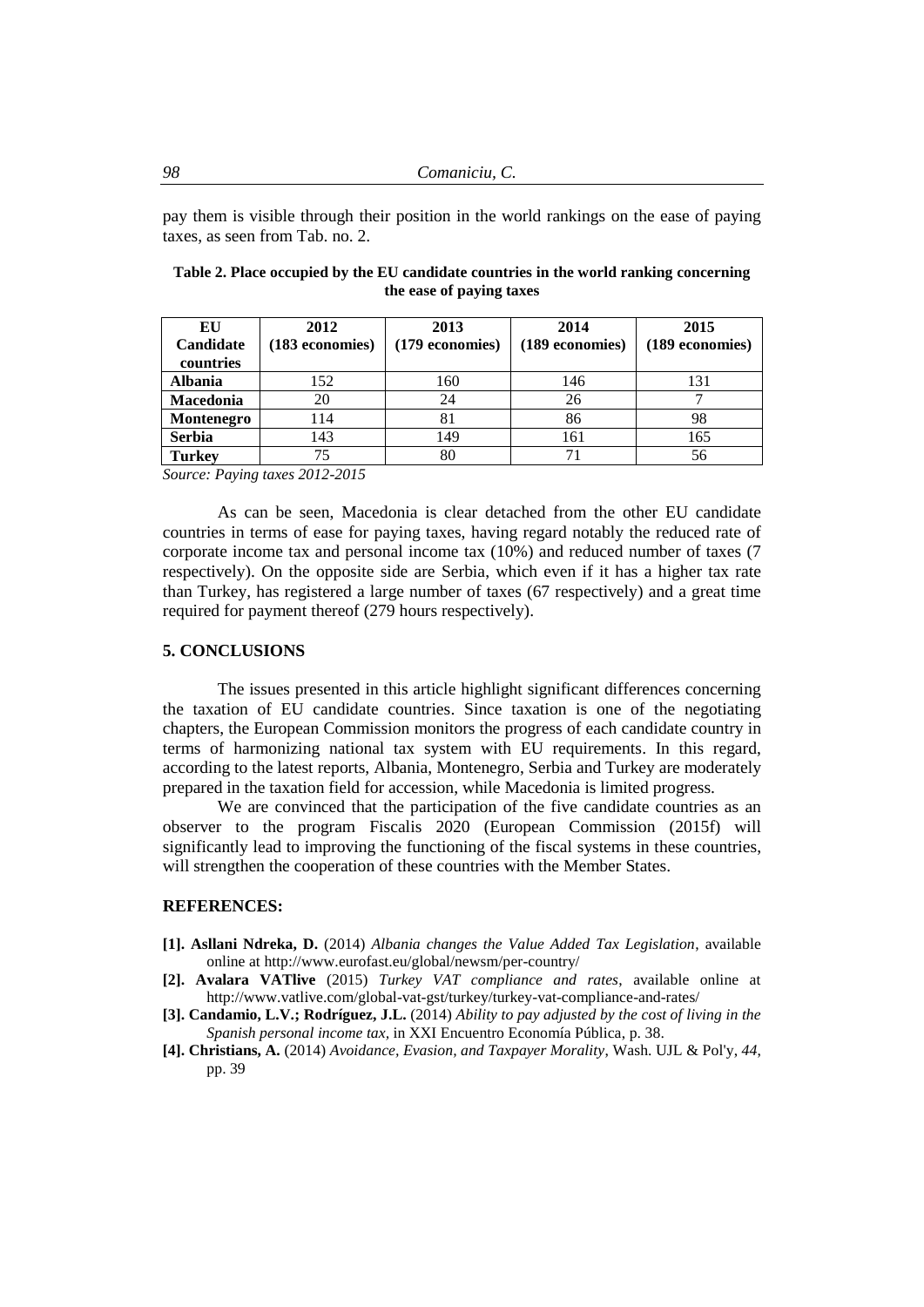- **[5]. CIA** (2015) Central Intelligence Agency, *The World Factbook: Country comparison: taxes and other revenues*, available online at https://www.cia.gov/library/
- **[6]. Deloitte** (2014) *Taxation and investment in Turkey 2014, Reach, relevance and reliability*, available online at https://dits.deloitte.com/
- **[7]. Doing Business** (2015) *Paying taxes reports*, available online at http://www.doingbusiness. org/reports/thematic-reports/paying-taxes
- **[8]. Directive EC** (2006) *Council Directive 2006/112/EC of 28 November 2006 on the common system of value added tax*, Official Journal of the European Union, L 347/1.
- **[9]. Ernst, C.; Richter, K.; Riedel, N.** (2014) *Corporate taxation and the quality of research and development*, International Tax and Public Finance, 21(4), pp. 694-719
- **[10]. Ernst & Young** (2015) *2015 Worldwide VAT, GST and Sales Tax Guide - Macedonia, Former Yugoslav Republic of*, available online at http://www.ey.com/GL/
- **[11]. Eurofast** (2015a) *Albania Tax Card 2015*, available online at http://www.eurofast.eu/ global/taxation-alb
- **[12]. Eurofast** (2015b) *Serbia Tax card 2015*, available online at http://www.eurofast.eu/ global/taxation
- **[13]. European Commission** (2011) *Understanding Enlargement. The European Union's enlargement policy*, available online at http://ec.europa.eu/enlargement/
- **[14]. European Commission** (2012) *The Former Yugoslav Republic of Macedonia, 2012 Progress Report*, Commission staff working document, SWD (2012) 332 final, available online http://ec.europa.eu/enlargement/countries/
- **[15]. European Commission** (2015a) *Enlargement process: state of play*, available online at http://ec.europa.eu/economy\_finance/international/enlargement/
- **[16].** European Commission (2015b) *Chapters of the acquis*, available online at http://ec.europa.eu/enlargement/policy/conditions-membership/
- **[17]. European Commission** (2015c) *Taxation and Customs Union*, available online at http://ec.europa.eu/taxation\_customs/taxation/excise\_duties/
- **[18]. European Commission** (2015d) *Albania 2015 Report*, Commission staff working document, SWD (2015) 213 final, available online at http://ec.europa.eu/enlargement/ countries/detailed-country-information/
- **[19]. European Commission** (2015e). *Turkey 2015 Report*, Commission staff working document, SWD (2015) 216 final, available online at http://ec.europa.eu/enlargement/ countries/detailed-country-information/
- **[20]. European Commission** (2015f) *Essentials on Fiscalis 2020*, available online at http://ec.europa.eu/taxation\_customs/taxation/tax\_cooperation/fiscalis\_programme/
- **[21]. Fujiwara, Y.; Souma, W.; Aoyama, H.; Kaizoji, T.; Aoki, M.** (2003) *Growth and fluctuations of personal income,* Physica A: Statistical Mechanics and its Applications, 321(3), pp. 598-604
- **[22]. Gordon, R. H.; Kopczuk, W.** (2014) *The choice of the personal income tax base*, Journal of Public Economics, 118, pp. 97-110
- **[23]. Hennighausen, T.; Heinemann, F.** (2014) *Don't Tax Me? Determinants of Individual Attitudes toward Progressive Taxation*, German Economic Review.
- **[24]. Heritage Foundation** (2015) *2015 Index of Economic Freedom*, available online at http://www.heritage.org/index/explore
- **[25]. Kersan-Škabić, I.** (2015) *The importance of corporate taxation for FDI attractiveness of southeast European countries*, Panoeconomicus, 62(1), pp. 105-122.
- **[26]. KPMG** (2015a) *Corporate Tax Rates*, available online at https://home.kpmg.com/
- **[27]. KPMG** (2015b) *Investment in Macedonia*, available online at http://www.kpmg.com/ mk/en/issuesandinsights/articlespublications/